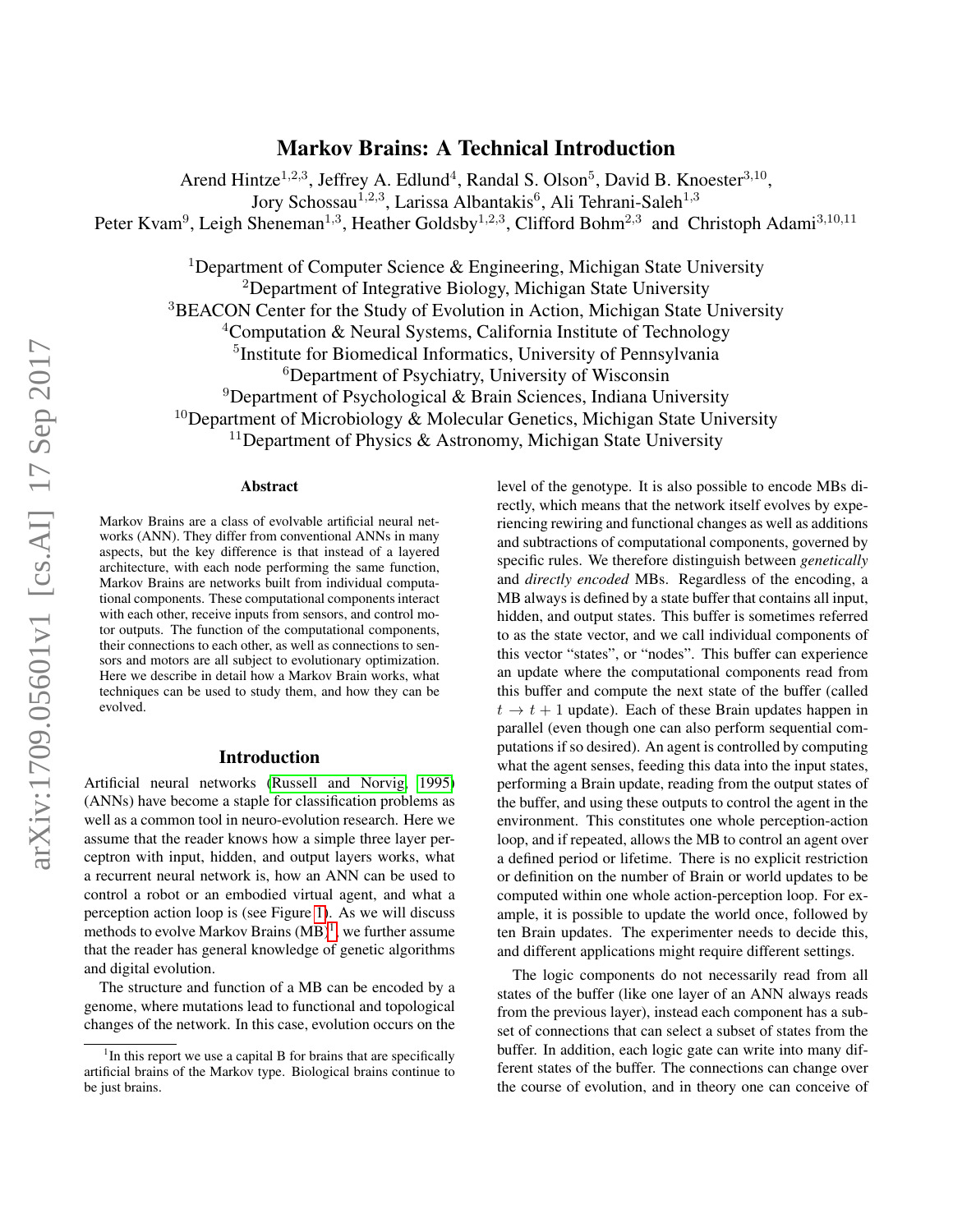A) Recurrent Artificial Neural Network



<span id="page-1-0"></span>Figure 1: Illustration of a recurrent artificial neural network and a Markov Brain. A) The recurrent artificial neural network has an input layer that contains additional recurrent nodes. All nodes of each layer are connected to all nodes of the next layer. ANNs can have hidden layers, but that is not a requirement. Connections between nodes typically specify a connection weight, in most cases all nodes of an ANN are updated using the same transfer and threshold function, but that is also not a requirement. A special class of ANNs that do not have this topology are NEAT and HyperNEAT ANNs [\(Gauci and Stanley, 2010\)](#page-10-0) which also have an evolvable topology, as well as an evolvable transfer and threshold function. B) A MB is defined by a state buffer (sometimes called state vector) where each element represents one node. Inputs are written into a part of that buffer. A Brain update applies a set of computations defined by the *computational components* (sometimes referred to as "logic gates") on this buffer. Outputs are read from a subset of the buffer. Since inputs are generally overridden by the environment they should not be considered part of what is recurring. However, the outputs of the last update are generally accessible by the computational components and are thus part of the recurrence. Here computational components are illustrated using the same shape, however MBs in practice are evolved using different types of computational components.

a gate that changes its connectivity even during the lifetime of a MB, for example, in an implementation that features learning.

Connecting the outputs of computational components arbitrarily to the hidden states creates situations in which a single state of the buffer becomes updated by more than one computational component. Computational components being executed sequentially would lead to states being overridden. However, computational components are updated in parallel, and thus states that receive multiple inputs integrate their signal by summation. (In older implementations the states were binary and then an OR function was applied instead of the summation used now). We think of the computational components as roughly analogous to neurons, and the zeros and ones of the binary logic operations as the absence or presence of an action potential. Along an axon you either do, or do not, have an action potential, and thus we think that a summation resembles this phenomenon best.

Computational components are allowed to write into input states of the buffer (as well as read from output states) it just so happens that those input states will be overridden by the world once a new percept is computed. Reading from output states (proprioception) is sometimes not desired and then output states are set to 0 before a new Brain update is computed.

The state buffer is a vector of continuous variables (64 bit double precision). At the same time, many earlier implementations used only discrete binary values as states (0 and 1). Therefore, gates that require binary inputs use a discretizer that interprets all values larger than 0 as a 1, while all other values become a 0.

Any type of computational component needs two types of values to be defined properly. All the values that define function and connectivity as well as the ranges within these values can vary. While evolution optimizes the values that define a computational component the ranges are set by the experimenter (which we call parameters). For example, the experimenter could limit the number of input connections to 2 and the number of output connections to 8. If a mutation to the number of inputs or outputs occurs, the new value will be kept within those predefined conditions. How these values are encoded by a genome can vary between implementations, and also varies between the different kinds of components.

## Computational Components

MBs are made from different types of computational components that interact with each other and the outside world. Many different such components are available, and new such units are being designed that will be added to this document on a regular basis. Earlier publications using MB technology used fairly simple components, but there is technically no limit to what these components can be. Traditionally, MBs used deterministic or probabilistic logic gates as their computational building blocks. We added components that simulate classical artificial neural networks, as well as thresholding functions, timers and counters. We defined logic gates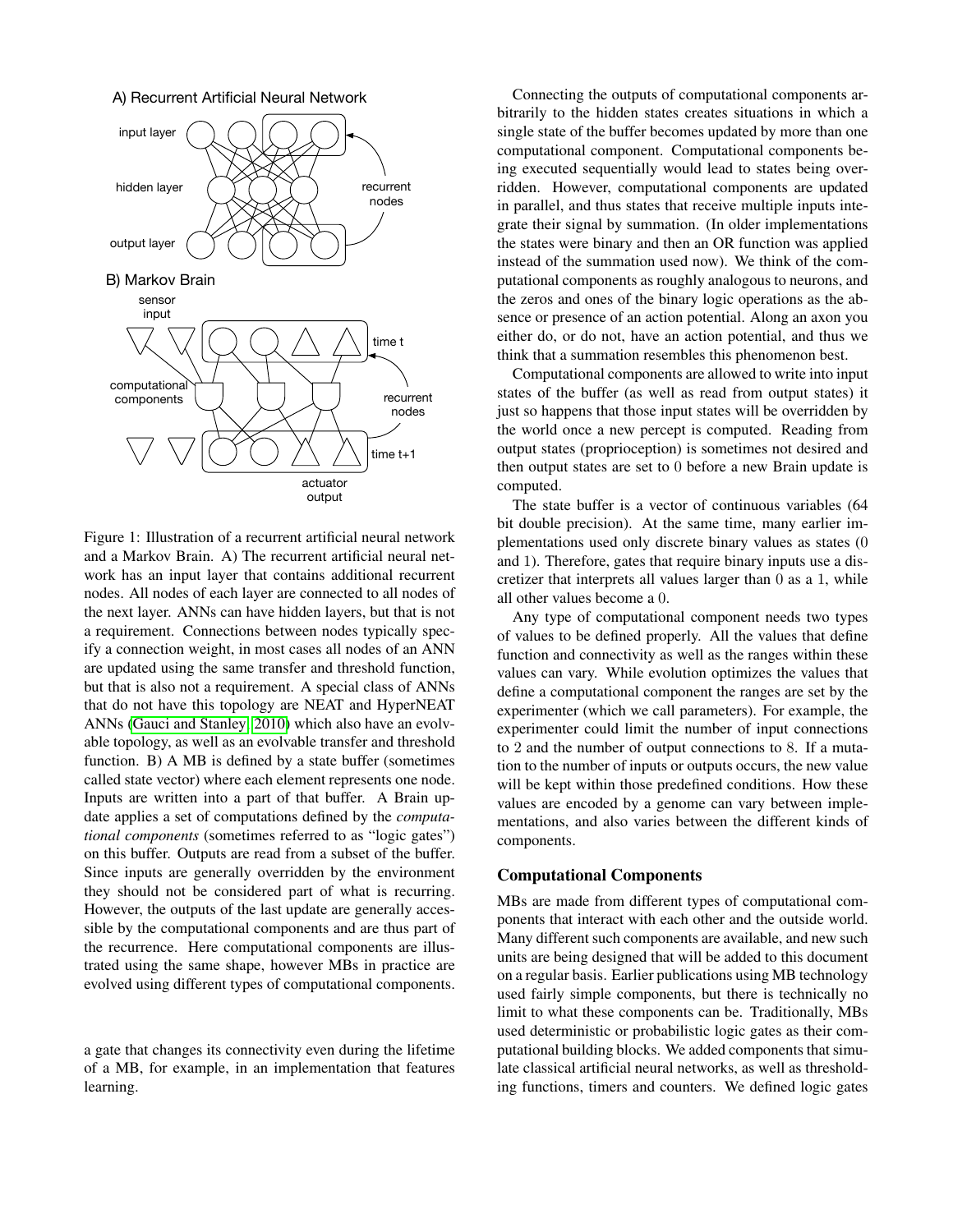that can process feedback and perform lifetime learning, as well as gates that resemble biological neurons and gates that can perform ternary logic operations. Here we present each of these components. Gates can read from multiple inputs and write into multiple outputs – how this extends the logic of a conventional logic gate is explained in the section for deterministic logic gates, but applies to all other gates if not stated otherwise.

## Deterministic Logic

Logic gates are commonly known to perform the essential functions of computation, such as: AND, NOT, OR, XOR, NAND, etc. These gates typically receive two binary inputs (or one in the case of the NOT gate) and return the result of their computation as a single bit. This constitutes what we call a 2-in-1-out gate. However, logic gates can be built for more inputs and outputs. A multi-AND might have eight inputs and only returns a 1 (true) if all its eight inputs are also 1 (true) and a 0 (false) in all other 255 possible input cases. This would be an example of a 8-in-1-out gate. A three-bit multiplexer has three inputs and eight outputs (3 in-8-out gate) and the three inputs control which of the eight output wires is on. Similarly, the deterministic logic gates that MBs use can have an arbitrary number of inputs and outputs. We typically limit them to four inputs and four outputs maximally, and require at least one input and one output.

The logic of the gate is defined by a logic table. An AND gate with the inputs  $I_A$  and  $I_B$  and a single output O, for example, would have the following logic table:

| $I_A$ | $I_B$ |   |
|-------|-------|---|
|       |       |   |
| 1)    |       | 0 |
|       | 0     | ŋ |
|       |       |   |

Table 1: A 2-in-1-out logic table for an AND gate

This becomes a more complicated table if multiple outputs are involved. Imagine a 2-in-2-out deterministic logic gate with the two inputs  $I_A$  and  $I_B$ , as well as the two outputs  $O_A$  and  $O_B$ . The resulting logic table would become:

| $\iota_A$        | $I_B$ | $O_A$ | $O_B$ |
|------------------|-------|-------|-------|
| $\left( \right)$ |       | 0     |       |
| $\overline{0}$   |       | 9     |       |
|                  | 0     | 0     |       |
|                  |       |       |       |

Table 2: Logic table for a 2-in-2-out gate, where output  $O<sub>A</sub>$ is following the AND logic for the inputs, while output  $O_B$ is the XOR logic

However, as we will later need to define probabilistic

logic tables (see below), we use a different notation that defines both outputs at the same time. An example of such a table for the same 2-in-2-out gate as above is: The same

| $I_A$    | $I_B$  | 0,0 | 0,1 | 1,0 | $\cdot$ 1 |
|----------|--------|-----|-----|-----|-----------|
| $\theta$ | $_{0}$ |     | O   | 0   | 0         |
| $\theta$ |        | 0   |     | 0   | 0         |
|          | 0      | 0   |     | 0   | 0         |
|          |        | ∩   | ∩   |     |           |

Table 3: Logic table for a 2-in-2-out gate, where output  $O<sub>A</sub>$ is following the AND logic for the inputs and output  $O_B$ has the XOR logic. The output of  $O_A$  and  $O_B$  is now noted in the same column. For example if both inputs are 0 both outputs must be 0 as well, indicated by the column labeled 0,0 containing a 1 for and input of 0,0. Similarly, if both inputs are 1, output  $O_A$  must be 1 due to the AND logic, while output  $O_B$  must be 0 due to the XOR logic. This is indicated as output 1,0, as seen in the column title

principle applies to larger logic gates.

#### Probabilistic Logic Gates

Probabilistic logic gates work similarly to deterministic logic gates in that they compute a mapping between a set of inputs and outputs. However, this mapping is probabilistic. Instead of using a deterministic logic table, we use a probabilistic one, which means that we can use the same table with deterministic mappings (1s and 0s) swapped out for stochastic ones ( $p$  ranging from 0.0 to 1.0). In this case, the output table is interpreted as a matrix of probabilities. The probability matrix for the 2-in-2-out table from above defining an AND and an XOR would look like this:

| $I_A$ | $I_B$ | 0, 0 | 0, 1 | 1,0 | 1. 1 |
|-------|-------|------|------|-----|------|
| 0     | 0     | 1.0  | 0.0  | 0.0 | 0.0  |
| 0     |       | 0.0  | 1.0  | 0.0 | 0.0  |
|       | 0     | 0.0  | 1.0  | 0.0 | 0.0  |
|       |       | 0.0  | 0.0  | 1.0 | 0.0  |

Table 4: Probabilistic logic table for a 2-in-2-out gate, where output  $O_A$  follows AND logic for the inputs and output  $O_B$ follows XOR logic. Note that all probabilities are 0.0 and 1.0 only and thus, even though we use probabilities, the logic remains deterministic. Each column represents the probability for one of the four possible outputs to occur.

We can see that deterministic logic gates are a special case of probabilistic logic gates. At the same time, we can create probability matrices that are not deterministic, like the one shown in the following table:

Let us use introduce the mathematical definitions here: Each gate has a defined number of inputs  $(n_I)$  and a defined number of outputs  $(n<sub>O</sub>)$ . We call the input a gate receives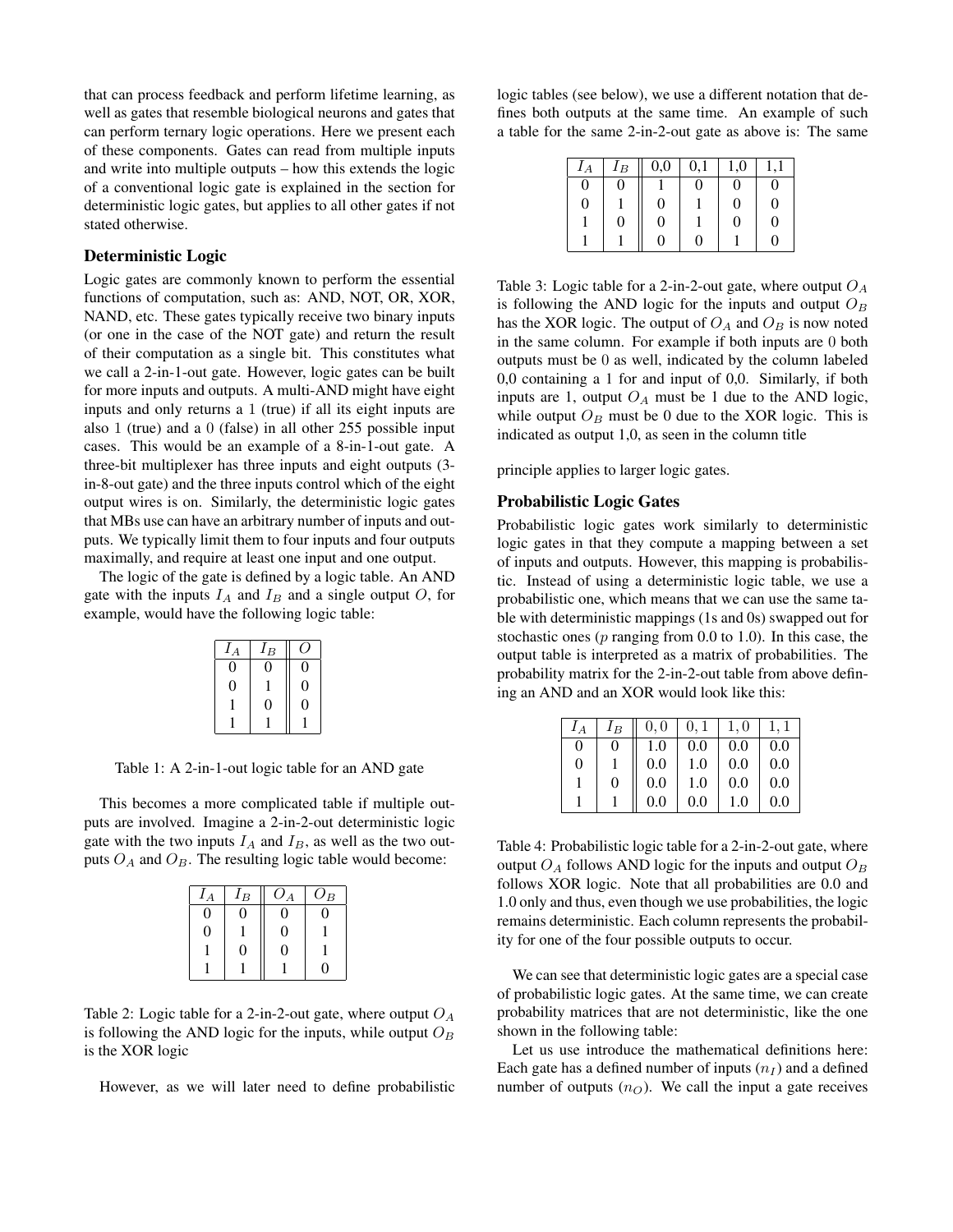| ${}^I A$ | $I_B$ | P(0,0)    | P(0,1) | P(1,0) | P(1,1) |
|----------|-------|-----------|--------|--------|--------|
| 0        |       | $\rm 0.1$ | 0.2    | 0.3    | 0.4    |
| 0        |       | 0.5       | 0.1    | 0.2    | 0.2    |
|          |       | 0.1       | 0.1    | 0.1    | 0.7    |
|          |       | 0.25      | 0.25   | 0.25   | 0.25   |

Table 5: Probabilistic logic table for a 2-in-2-out gate, where output  $O_A$  is following the AND logic for the inputs, while output  $O_B$  is the XOR logic.

I, where I can range from 0 to  $2^{n}$  since inputs are binary and this range defines all possible combinations. Similarly, there are at most  $2^{n}$  possible outputs which we call O. At every update a gate receives an input I and needs to produce an output  $O$  defined by a probability matrix we call  $P$ . This table has the dimension of  $2^{n_I} * 2^{n_O}$ , where each element of this matrix  $P_{IO}$  defines the likelihood of an input I resulting in an output  $O$ . As a consequence, each row of the matrix  $P$ needs to sum to 1.0:

$$
1.0 = \sum_{j=0}^{j < 2^{n_O}} P_{Ij} \tag{1}
$$

When this matrix is read from a genome, for example, the table will be filled with arbitrary values read from the genome that will automatically be normalized. If ever a row would be filled with 0.0 everywhere, the row would become a row of equal probabilities.

#### ANN Gate

This type of gate also has a flexible number of inputs and outputs. It implements a single-layer artificial neural network that straddles between the inputs and outputs of the gate. Each output node is connected to each input node of the gate, and each connection has a weight. The transfer function for each node  $j$  is the sum over all weight input products, where  $I_{max}$  defines the number of all inputs:

$$
T_j = \sum_{i=0}^{i < I_{max}} I_i W_{ij} \tag{2}
$$

The standard hyperbolic tangent is used as the threshold function.

## Threshold Gate

The threshold gate discretizes the inputs into 0 and 1 and accumulates them. If their accumulated values reach a genetically determined threshold, all outputs return a 1, and the internal accumulator is reset to zero. Otherwise this gate returns 0 on all outputs. Note that this gate itself contains a hidden value or state.

### Timer Gate

This gate does not need inputs, and fires a 1 on all its outputs after a predefined number of updates passed.

#### Feedback Gates

In general feedback gates are very similar to probabilistic gates regarding inputs and outputs, as well as their probability table. However, they have two additional inputs, which are used to detect positive or negative feedback.

At any given update, this gate receives a specific input and returns a specific output depending on the evaluation of the probability table. The resulting outputs typically directly control an actuator or result in changes to the state buffer, which over time affect the actuators and thus the behavior of the agent. In turn, the actions of the agent might be beneficial or detrimental. This information is not directly given to the agent; instead, the agent needs to also evolve machinery that assesses the sensory input as positive or negative feedback. This means that at the time point the output for a gate is computed, it is not clear if the output is a good or bad one. Therefore, this gate keeps track of previous input-to-output mappings in order to apply feedback at later stages. The number of previous mappings that are remembered is genetically encoded, and thus evolvable. Specifically, for an input I received at time point  $t$  an output  $O$  is generated for time point  $t + 1$ . Since this gate is technically similar to the probabilistic logic gate, we also have a probability matrix  $P$  (see above). The input output pair  $IO$  was generated by the probability matrix P, specifically by the element  $P_{I_tO_{t+1}}$ . Technically, it is the entire row  $P_{I_t}$  that is responsible, but for now we define that  $P_{I_tO_{t+1}}$  was "responsible". This is very similar to the process in Q-learning with delayed rewards where this probability would be defined as  $Q(s_t, a_t)$ [\(Russell and](#page-11-0) [Norvig, 1995\)](#page-11-0).

If the computation the gate performed resulted in positive feedback the probability  $P_{I_tO_{t+1}}$  should be increased, whereas in the case of negative feedback it should be decreased. However, relevant or pertinent feedback might arrive only much later than at the time point  $t +$ 1. On the one hand, information takes time to propagate through the MB, and on the other hand, the action of the agent might have delayed rewards. Therefore, the feedback gates store past input-output pairs  $[(I_t, O_{t+1}), (I_{t-1}, O_{t+1-1}), ..., (I_{t-n}, O_{t+1-n})]$ . The range of this buffer  $n$  is an evolvable property of the gate. In case positive feedback is received, the gate sequentially increases each entry in the probability matrix defined by the  $(I, O)$ pairs in the buffer. It increases these values using a random number drawn from a uniform random number between 0.0 and a maximum value which again is evolvable. After each increase of  $P_{I_t, O_t}$  the row  $P_{I_t}$  becomes normalized again, before the next change is applied.

The negative feedback mechanism works similarly, except that the value defined by  $P_{I_t,O_t}$  are decreased by the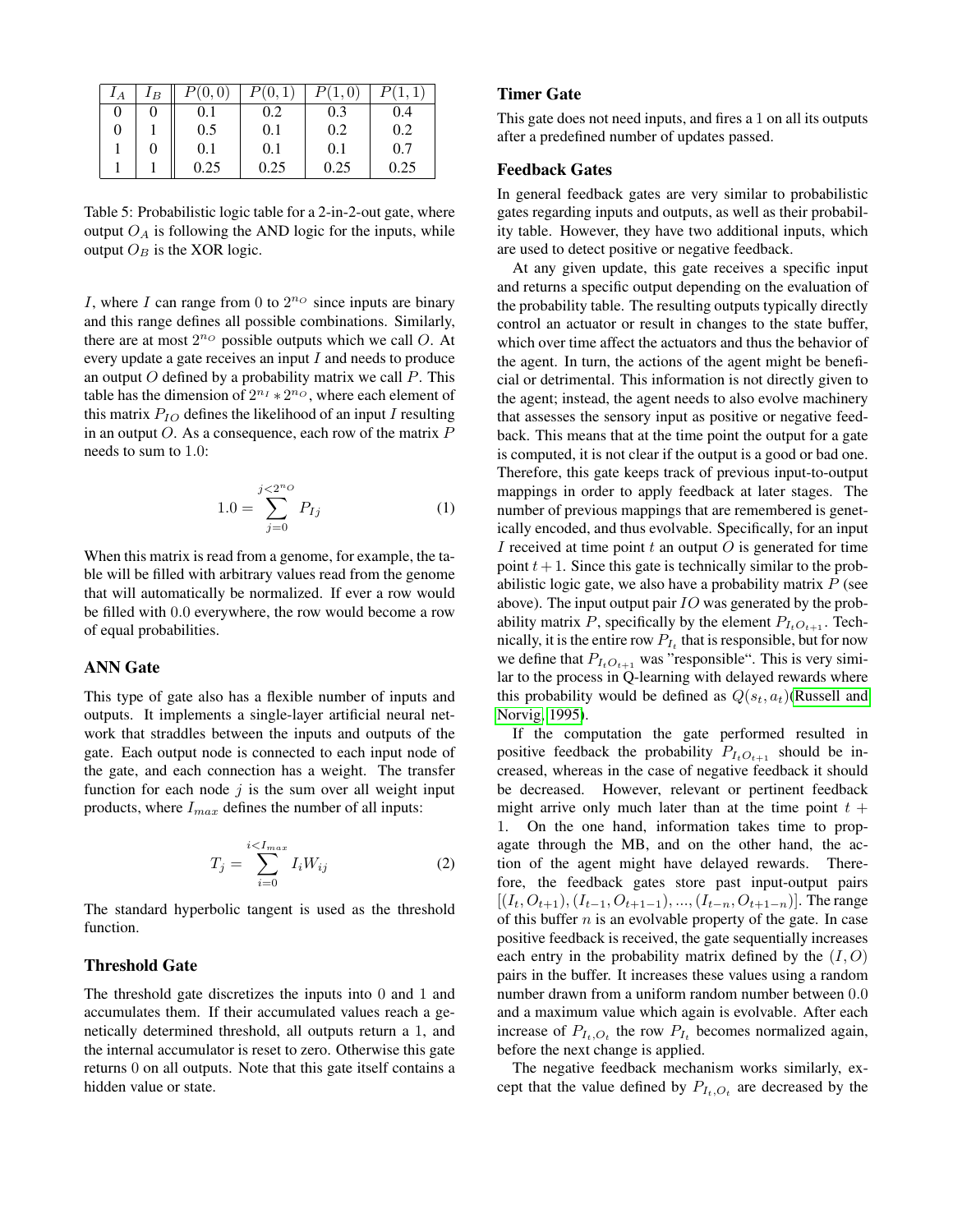random value instead of increased. We prevent values from dropping below a lower threshold (typically 0.01, which can be set by the experimenter).

## Ternary Logic Gates

Ternary logic gates first of all discretize inputs differently. Values that are 1.0 and above are considered to be a 1, values  $-1.0$  and lower are interpreted as a  $-1$ , and all values in between are interpreted as a 0. After that, these gates function like deterministic logic gates, except that they can compute ternary logic, and can return three different values −1, 0, and 1 as their outputs. As a consequence, the logic table for a probabilistic  $2\rightarrow 1$  gate, for example, is determined by 27 probabilities (three probabilities for each of the nine possible inputs). There are different (hypothetical) reasons for using (or testing) ternary logic gates in MBs. For example, voltage-gated ion channels have three states: closed, open, and blocked [\(Alberts et al., 2002\)](#page-10-1), which implies that neurons cannot immediately fire after having fired. Furthermore, there is good evidence that information is sometimes stored in ternary logic using three different firing rates, such as in the Reichardt detectors that sense motion in the visual system (to encode motion towards the detector, motion away from the detector, and no motion).

## Encoding

So far we listed the possible components a MB can have, and one can easily imagine more. How these components are encoded genetically is crucial, as the manner of encoding will determine how the component reacts to mutations. In principle we could use a direct encoding in which mutations are applied to the Brain itself. For example, we might randomly select probabilities in the gate table to change, gates to rewire randomly, gates to disappear, or new gates to be added. But it is well-known that direct encodings are usually fragile, and all prior implementations of MBs have used a genetic encoding.

This encoding varies slightly from implementation to implementation and we did not experience any significant change to evolvability for example. To encode a MB, we use a vector of (currently) up to 20,000 elements that is interpreted from the beginning to the end (left to right). This is analogous to a strand of DNA where each site codes for a particular nucleotide. Here, instead of nucleotides, we use numbers (in older implementation these were bytes, presently these loci can be arbitrary values whose range can be set by the experimenter). While parsing this vector, pairs of numbers are used to identify sections that encode a single gate. This idea is inspired by how the beginning of genes are marked in DNA, namely by *start codons* that mark the point of transcription initiation. Theoretically, it is possible to add *transcriptional regulation* to the expression of MB genes that either activates or deactivates genes/gates based on environmental signals, but this idea has not yet been tested.

Once a start codon is found in the genome, the stretch of sites following it is used to define all values relevant for the gate. This stretch is called a gene to stay within the biological metaphor. Since there is a wide variety of gates, how each gene is decoded is subject to the gate it defines. Generally the first pair of sites defines the number of inputs and outputs the gate has. Since the minimal and maximal number of connections for the inputs and outputs can be defined by the experimenter, the value that is read from each site it transformed into a value between the allowed minimum and maximum. The next sections define the nodes of the state buffer to be read from and written into. After that, the diversity in gates becomes so large that there is no common denominator except that the following stretch is responsible to encode the function of each gate. In the case of a probabilistic logic gate it would define the probability table, whereas a timer gate interprets the next value as the interval in which it should signal. This also implies that different gates can have different sizes on the genome. For a general description how a gene encodes a gate see Figure [2.](#page-5-0)

The start codon used for probabilistic logic gates are 42 followed by 213, whereas deterministic logic gates use 43 followed by 212 (other gates use other codons). The choice of start codons is arbitrary, while '42' was picked in homage to Douglas Adams's: "The Hitchhikers Guide to the Galaxy" [\(Adams, 2012\)](#page-10-2), where '42' represents the "Answer to the Ultimate Question of Life, the Universe, and Everything". It is unwise to choose '0' or '1' as a start codon, as this would imply that large sections of the probability table would be interpreted as start signals, thus giving rise to overlapping genes that are hard to interpret. Similarly, it would have been unwise to create start codons consisting of three bytes, as new gates would be formed too rarely.

When a start codon is found close to the end of the genome, the missing bytes are read from the beginning, making the genome effectively circular. If a start codon is found inside the coding region of another gate, another gate is made accordingly, leading to overlapping "reading frames". This device, often found in nature to protect genetic information, is also useful in the evolution of MBs. In principle, genomes can be organized into many chromosomes, as well as being diploid or polyploid, even including genders or other variations known to occur in nature.

### Mutations to the Genome

Since a MB is encoded by a genome, it is the genome that becomes transmitted to the next generation, and it is the genome that can experience mutations. After mutations are applied, the genome becomes translated into the brain again, and all changes manifest themselves as differences to the MB.

When a genome is copied, we allow for point mutations, insertions, and gene duplications. Each site has a chance to mutate at every replication event. In addition, there is typi-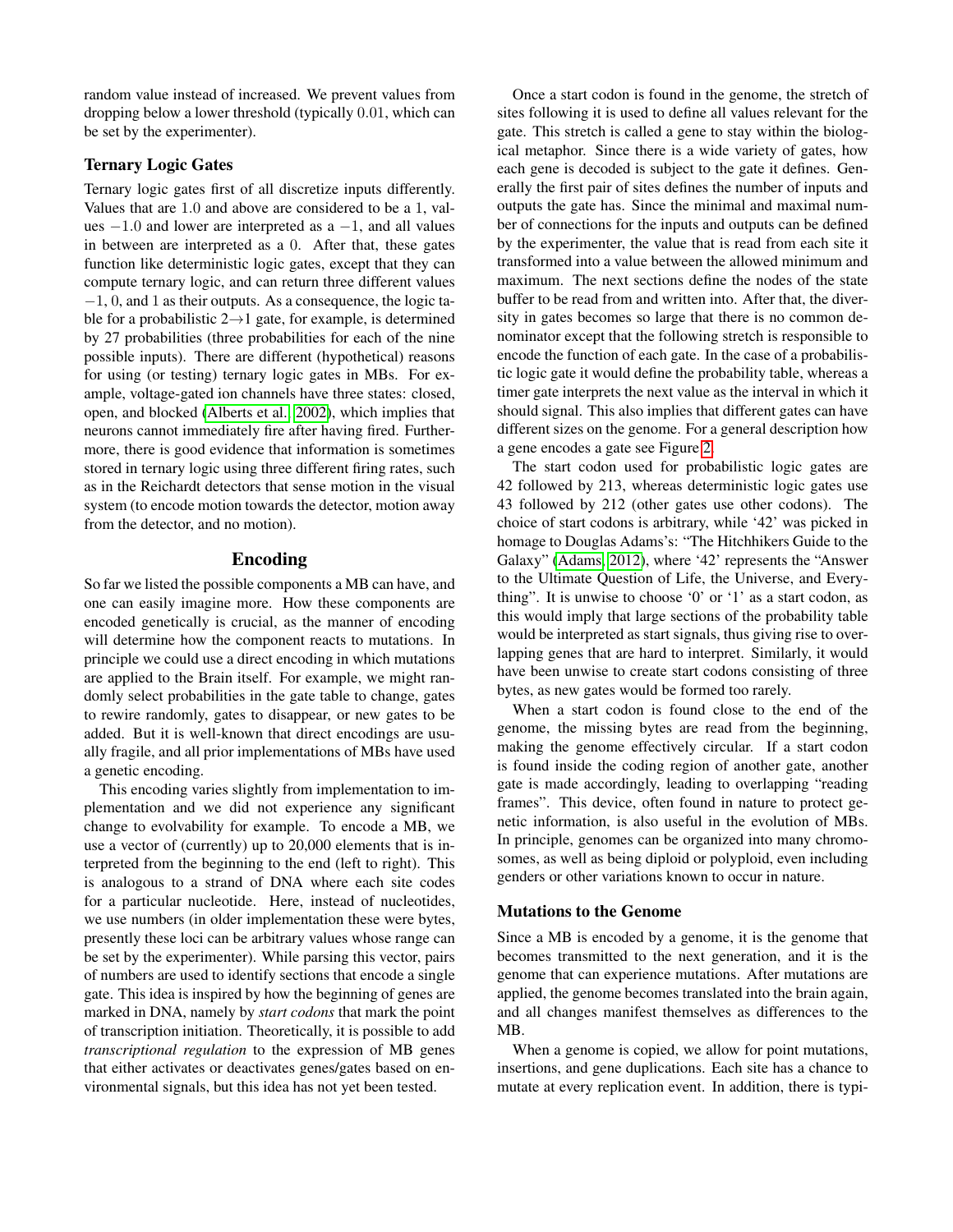

<span id="page-5-0"></span>Figure 2: Encoding scheme illustration. The sequence of sites of a genome is read from beginning to end. Most sites are non-coding, but when a start codon in found the following stretch of sites is defining the connections and function of a gate (analogous to a gene). After the start codon, the next sites are encoding the number of inputs and outputs, followed by sites which encode the specific nodes in the state buffer the gate receives inputs from and in which the outputs of the gate write. The last stretch of sites is used to encode the specific values needs to specify the function of each gate.

cally a 20% chance for a section of the genome to be deleted randomly. The size of that section is between 256 and 512 sites (about 300 sites are needed to encode for probabilistic logic gate for example, while a timer gate needs about 15 sites). Deletions can only occur if the genome is larger than 1000 bytes. Similarly, there is a 20% chance for a section of 256 to 512 sites to be copied and randomly inserted anywhere in the genome (similar to a transposition event in genetics). This is not allowed if the genome is already above 20,000 sites.

Both limits on insertions and deletions prevent genomes from disappearing or becoming intractably large. Note that the lower and upper limit of the genome size can be set by the experimenter. In principle, other kinds of mutations (including whole-genome duplications) are possible, and the hard-coded lower and upper limits of genome size are just practical values that can be changed arbitrarily.

## Evolutionary Optimization

MBs are typically used to control an agent or to act as a classifier or decision maker. In order to optimize the performance of each MB, the performance needs to be quantifiable so that MBs can be ranked in performance. Generally speaking, MBs that perform better will be given more offspring than poor performers. This essential dynamic in Darwinian evolution can be implemented in many different ways, the standard 'Moran process' or 'Tournament selection' are just two examples. Once a MB genome is selected for replication, it experiences the mutations described above. The quantity and quality of these changes and how they are applied (genetically or directly) is controlled by the experimenter. Typically, evolution needs thousands of generations for a population of 100 MBs to converge on a solution. The types of gates that are utilized plays an important role in shaping the adaptive trajectory. For example, we have experienced that for most behavioral tasks, deterministic MBs evolve faster than those that are made from stochastic elements.

## Analysis Methods

#### Visualizing a MB

We use several different ways to visualize a MB, and typically the idea is to give the user some information about the placement of gates and how they connect to nodes, or to show the user how nodes relay information to each other. The first way (see Figure [3\)](#page-6-0), illustrates the state buffer at time point  $t$  on top of the figure and the updated buffer at time point  $t + 1$  at the bottom. All gates are added as boxes, and if gate types matter, either colors or additional kinds of shapes can be used. The input connections for each gate are then drawn between the upper state buffer, while the output connections are drawn to the bottom state buffer. This symbolizes how information changes from update to update.

Alternatively, if the gates and their function or type is of lesser importance, the same MB can be represented as a graph, only showing the states and how they influence each other (see Figure [4\)](#page-6-1). This type of illustration also removes all nodes that do not have a connection and are therefore meaningless to the computation. In order to illustrate which nodes are sensors, and which ones are actuators, colors or shapes can be used.

#### State-to-State Transition Diagrams

Over the lifetime, the state of a MB constantly changes. Recording the state of a Brain at every update allows the reconstruction of the state-to-state transition matrix that depicts the probability that a particular state is followed by a particular other state. In case continuous values are used as brain states a discretization step has to be performed first. In deterministic MBs, the state-to-state transitions are only affected by the sequence of inputs, and not by the probabilities of the computational components. Fig. [5](#page-7-0) shows an example state-to-state transition graph for a deterministic MB with a single auditory sensor (a brain that listens to a periodic tone, tasked to make decisions conditional on what it hears). In this simple case, the transition is only influenced by whether the tone is present ("1") or absent "0", and each input usually moves the brain from one particular state to another (unless the brain does not pay attention to the tone). Often (as in Fig. [5\)](#page-7-0) states are labelled by the decimal equiv-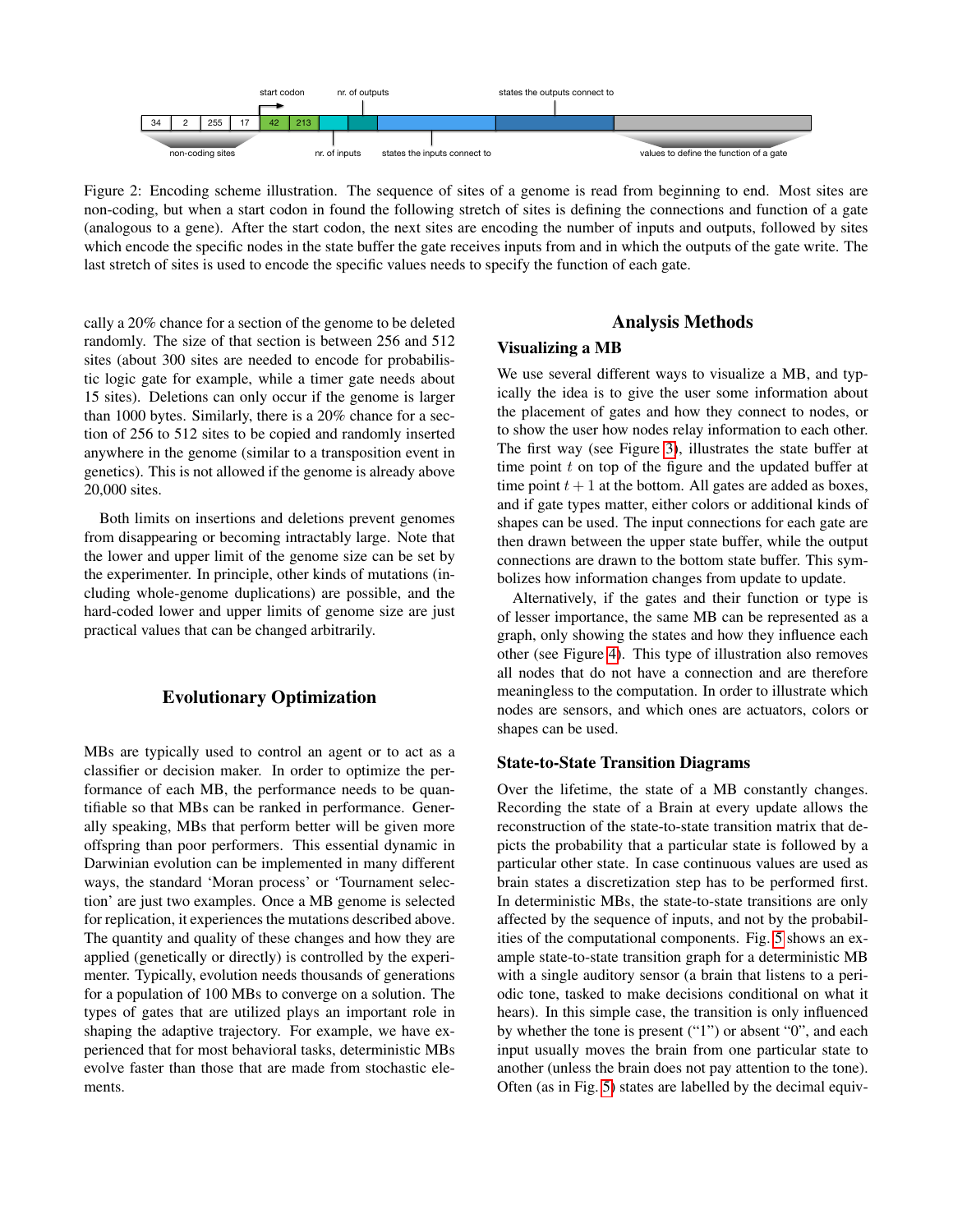

<span id="page-6-0"></span>Figure 3: Illustration of a MB with 12 states and two gates.



<span id="page-6-1"></span>Figure 4: Illustration of the same MB used in figure [3,](#page-6-0) but as a graph that shows only the nodes of the state buffer and how gates relay information between them.

alent of the binary state vector. Thus, prior to experiencing any input, the Brain begins in state '0'. In the example in Fig. [5,](#page-7-0) hearing a '1' moves this Brain (with a state vector of 15 nodes) from state 0 to state 28,753, which stands for the activation pattern 110110011001101. It is important to note that the state-to-state diagram implies that the Brain's future behavior is strongly influenced by what state it is in, and that therefore its computations are highly dependent on its past experience. In this example, a particular sequence of tones will "put the brain into a particular state", which will determine how it will respond to future tones as it anticipates only a few different future tones from this state. This state-dependence of computations makes MBs qualitatively different from standard (non-recurrent) ANNs. While recurrent ANNs can also perform state-dependent computations, in these networks all nodes of one layer are connected to all other nodes of the next, which implies that the current state of an ANN is best described as a *conglomerate* (an average), which gives rise to the large basins of attraction that are precisely what makes these networks good at classification tasks. In MBs, on the other hand, connections

are sparse and thus states are much more interdependent and conditional on each other. As a consequence, the state of a MB can be changed much more easily, which makes MB in our experience a better substrate for fine-grained behavior, as well as better suited for the integration of temporal information.

When Brains receive inputs from multiple sources, stateto-state transition diagrams focusing on a single source can reveal important dynamics, but either must keep the state of other inputs fixed, or else show different arrows for each combination of inputs.

#### Brain Size and Complexity Estimates

While for natural organisms we can weigh a brain or estimate the number of cells involved, we really cannot easily estimate a brain's complexity. It is not trivial to estimate the size or complexity of any particular MB either, because there are many different quantities that measure different aspects of the Brain's performance. Is the number of gates analogous to the number of neurons or is it the size of the state buffer that determines the brain's performance?

In fact, this problem is no different than other quests to define functional complexity. We could use Brain "size" as a proxy for complexity, but the size of the state buffer is predefined and thus limited (a limitation we already removed for some implementations). Also, the maximum size of the genome is limited and thus affects complexity as well. Lastly, because elements of the Brain do not cost anything, increasing the number of components may not reflect functionality.

Regardless of these caveats, it is possible to count the number of gates, the number of hidden states used, the diameter of the causal graph (see Figure [4\)](#page-6-1), the number of connections, or the size of the genome, as a proxy to assess Brain complexity. In principle, it would be useful to define the equivalent of a Vapnik-Chervonenkis dimension for MBs to measure the capacity of the Brain to learn new functions, but it is not a priori clear that such a capacity is the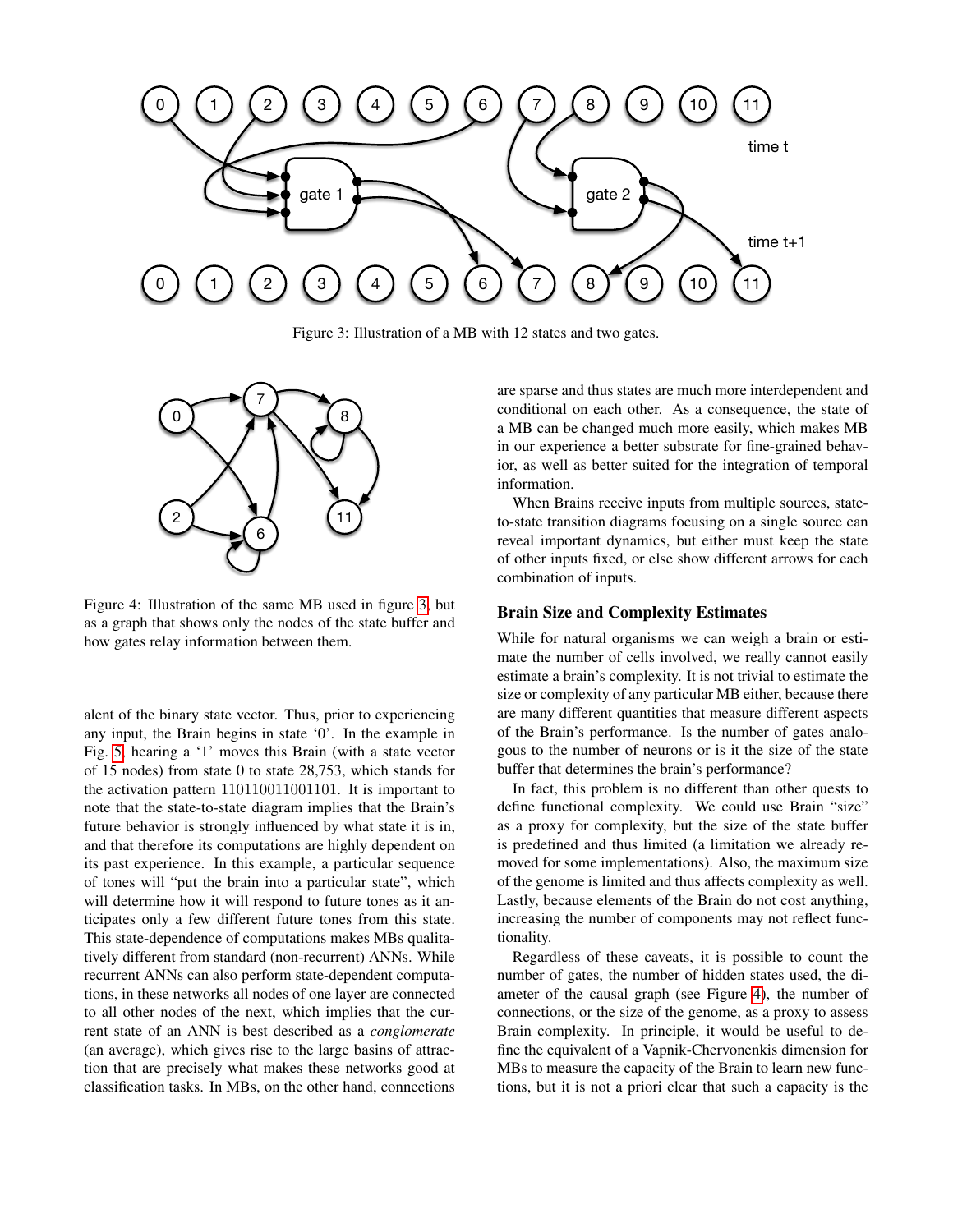

<span id="page-7-0"></span>Figure 5: State-to-state transition diagram for a 16-node brain that listens to a periodic tone (different lengths and periods), delivered to a single input. State labels are constructed as the decimal equivalent of the binary state vector of the functional brain (with inert nodes removed), not including the neuron that determines the transitions, whose state is indicated by boxes next to the arrows. This state-to-state diagram depicts only the transitions that are relevant to the Brain's fitness, which are the transitions shaped by evolution. A Brain is initialized in the quiescent state, which translates to the state '0'.

right way to quantify MB performance because brains must do more than just store patterns: they have to know things so that they can behave appropriately.

## Brain Density Estimates

In addition to Brain "size", we might ask how interconnected these Brains are. The general idea is that a sparsely connected brain does not relay a lot of information between computational units, whereas a fully connected brain allows all computational units to have access to all information. It is not clear if this distinction has an actual impact on the computations performed. We define the density of a MB as the actual number of connections between states and the total possible number of connections between states. A connection in this context is the number of connections between nodes in the state buffer. Specifically, we count two nodes as connected if a gate relays information from one node to the other. Multiple connections between states are counted as one connection, otherwise an infinite amount of connections would be possible. Nodes that do not receive inputs from gates, and nodes that are not read from by gates are removed and do not count as having connections, since their state is either always 0 or does not contribute to the computation.

## Knockout Analysis

A genetic knockout is a powerful tool to find causal functional relations within a Brain. The idea is to define a component's function by comparing the "wild-type" behavior of the system to the behavior of the system after a component has been knocked out, just as in classical genetics. Knockouts can be performed on a MB on different levels. Sections of the genome can be removed, gates can be removed, or states can be silenced. While it is obvious how gates and parts of the genome can be knocked out, this is not simple for modifying states. A state cannot just be removed, since it would now leave gates with connections to nowhere. Therefore, the next plausible thing to do would be to set all states to 0. Alternatively, the state could be set to 1, or a random number for that matter. The loss of function would depend on the kind of knockout performed.

### Neuro-correlate Φ

The ability of a MB to integrate information can be measured using the neuro-correlate  $\Phi$  [\(Balduzzi and Tononi,](#page-10-3) [2008;](#page-10-3) [Oizumi et al., 2014\)](#page-11-1), which is a measure of how well a particular network integrates information (see below for references). Calculating the  $\Phi$  of a network is a rather complex and time-consuming procedure, and requires the user to record the state-to-state transitions over the lifetime of the MB, and for later Φ-measures [\(Oizumi et al., 2014\)](#page-11-1), the connectivity of the MB. However, MBs were instrumental in validating this measure as a possible way to measure brain complexity [\(Edlund et al., 2011;](#page-10-4) [Joshi et al., 2013;](#page-10-5) [Alban](#page-10-6)[takis et al., 2014\)](#page-10-6).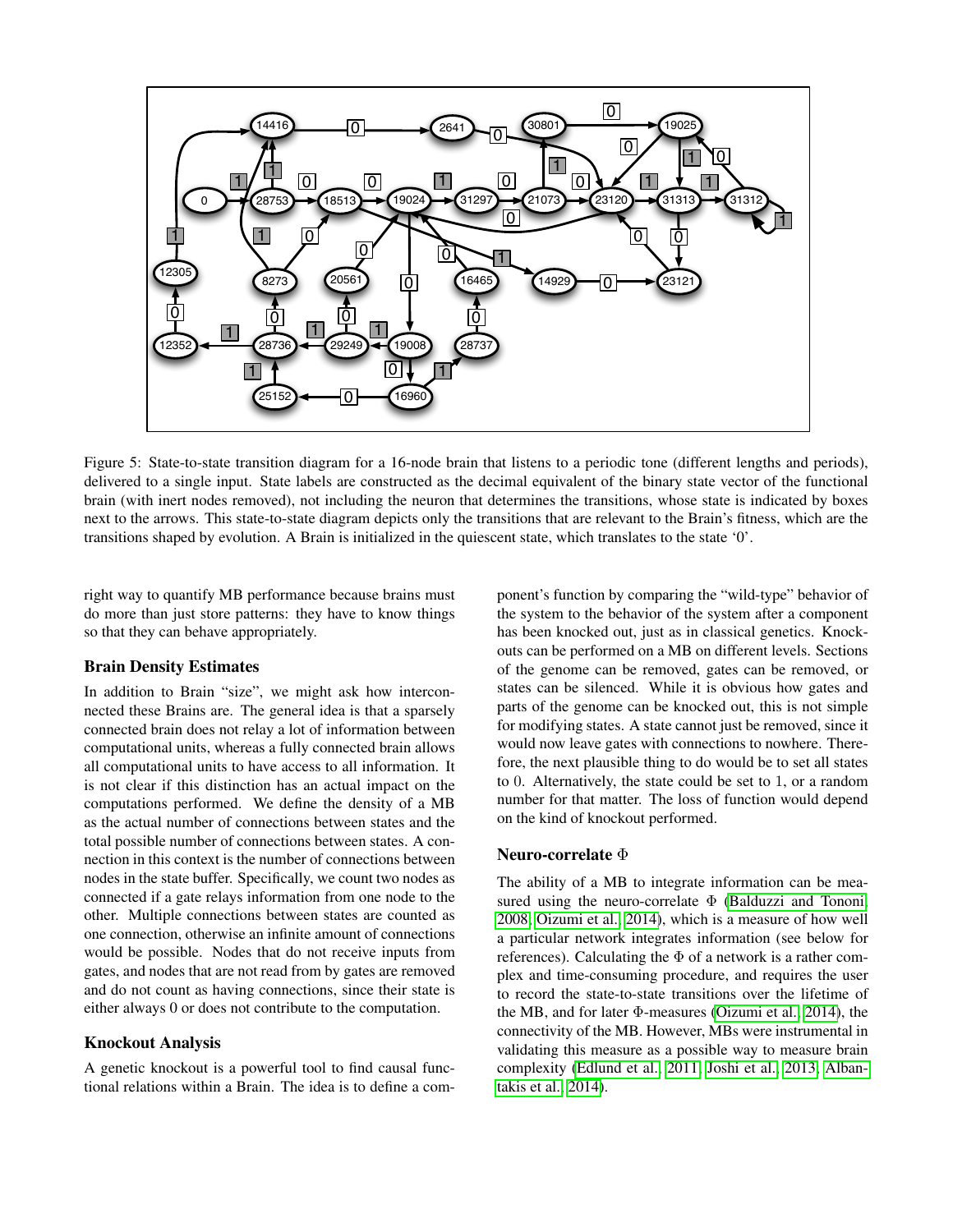## Neuro-correlate *R*

Another possible way of estimating brain complexity is to quantify how much of the world is represented within the MB's internal states, meaning, how much the brain knows about the world without consulting any of its sensors. We have shown that a quantitative measure of representation, R, is highly predictive of the brain's fitness (and therefore function) [\(Marstaller et al., 2010,](#page-11-2) [2013\)](#page-11-3)). It is important to note here that the work on representation showed that MBs do not evolve to use a single state to store a specific piece of information, but that instead information is smeared–or distributed–over many states, and that the concepts that are being represented within these groups of states are generally not simple concepts, but rather compound concepts.

## Modularity

The modularity of MBs can be assessed using the graph representation of the Brain (see Figure [4\)](#page-6-1). However, we found that this only gives meaningful results once Brains are larger than 100 nodes. Also note that such modularity measures would only quantify topological modularity, not functional modularity because to do the latter, nodes would need to be assigned to particular functions. When performing functional analysis and knockouts, we find that states contribute to many functions, which makes it impossible to use generic modularity measures in which nodes must be assigned to one function only. One way out of this dilemma is to use the modularity measure  $Q_H$ [\(Hintze and Adami, 2010\)](#page-10-7) which allows the user to measure modularity for systems whose components are in several modules at the same time.

#### Mutational Robustness

Mutational robustness is a measure that seeks to assess if a MB can tolerate multiple mutations, or if it is very brittle. To this end–either exhaustively or by sampling–the fitness of a MB is measured when experiencing single, double, triple, and even more mutations at the same time. When plotting the mean fitness over the number of mutations, we can assess the robustness of the system (see Figure [6\)](#page-8-0). This also works for arbitrary sources of noise, not just mutations. In those cases we would ascertain the robustness of the MB with respect to that particular form of noise.

#### Quantification of Behavior

Beyond just visualizing the agent controlled by a MB as a movie, behavior can also be quantified differently. While we highly recommend that each experimenter observes the behavior of an agent visually if at all possible, we need to point out that such an assessment is subjective, not quantitative, and at best anecdotal.

The simplest way of collecting behavioral data is to record the sequence of all actions taken, given the sequence of inputs received. The changes in frequencies of actions can be



<span id="page-8-0"></span>Figure 6: Illustration of mutational robustness, the average fitness  $(\bar{W})$  is shown as a function of the number of mutations or noise experienced (black). If this curve remains high (green) for more mutations it indicates that the system is very robust. A quick loss of functionality indicates a brittle system (red).

indicative. Also, which action is followed by which other action might be an interesting source of information.

Beyond the sequence of actions, we have also deployed other measures to assess the behavior of agents, for example how much they swarm [\(Olson et al., 2013a\)](#page-11-4), that is, act collectively as a group. Other measures such as distance travelled, food collected, or any other property that can be recorded might be useful. The important concept we try to relay here is that any type of quantifiable data together with a properly executed statistical analysis is better than any subjective observation and interpretation of behavior, much as in standard behavioral biology.

## **History**

It is not clear from a search of the literature to what extent MBs were already defined in this particular way before, and whether they have been used or evolved earlier by others. The concept of a probabilistic finite state machine controlled by inputs is implicit in any hidden Markov model of a process. A standard example are the Hidden Markov models (HMMs) trained to recognize–or even synthesize–particular molecular sequences, and the name we chose for the technology refers directly to this heritage. The development of MBs owes a great deal to the insights of Jeff Hawkins (discussed for example in his book "On Intelligence" [\(Hawkins](#page-10-8) [and Blakeslee, 2004\)](#page-10-8)), who correctly views human brains as prediction machines that are deeply and fundamentally conditioned by their past experience. Their recurrent nature, as well as the idea to create a complex system with an extreme bandwidth that is still being made from individual computational units was inspired by the book "I am a strange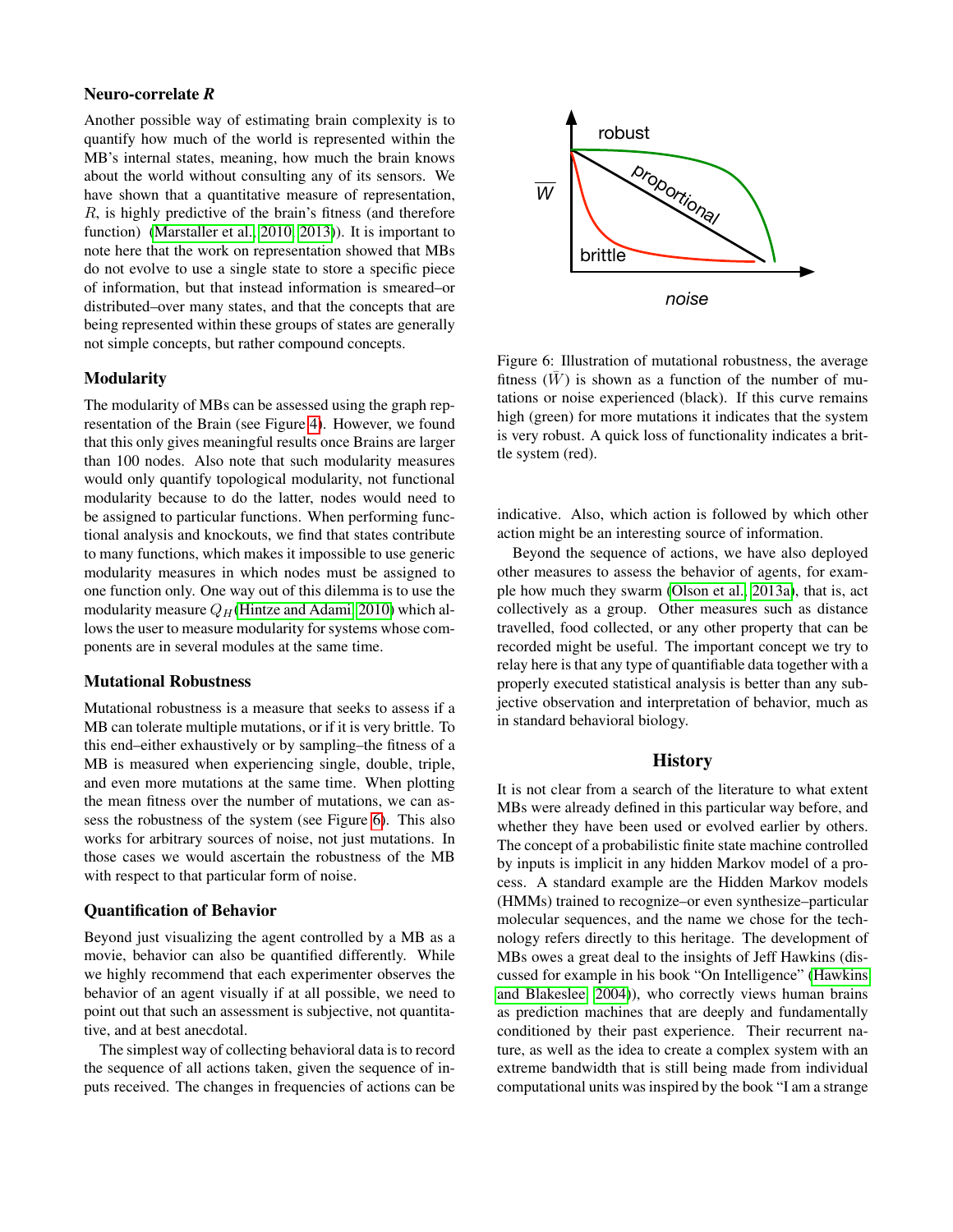loop" [\(Hofstadter, 2008\)](#page-10-9) from Douglas R. Hofstadter.

The fact that many different computational implementations result in Turing complete machines implies that it is always possible to implement the functionality of system using a different technology. When a MB is a network of deterministic gates, it could in principle implement an IBM 8088 chip, and therefore simulate a universal computer. Whether evolution ever would optimize MBs towards such an architecture is, however, extremely unlikely.

Ultimately, we should think of a MB as a finite state machine, whose current state is defined by the state buffer, which becomes updated according to the inputs and the current states (much as in Bayesian inference) but with access to internal models for shaping the priors. If the computational components are deterministic the MB would resemble a deterministic finite state machine, while a MB made from (or at least containing some) probabilistic computational components would resemble a probabilistic finite state machine.

It is, as a consequence, difficult to find a proper classification of MBs. Are they a strange implementation of a finite state machine, or a weird implementation of a Hidden Markov process? Also, where does the definition of a MB start and end? Does it necessarily include a genetic encoding that is very flexible and can be varied, or could it even be ignored in the case of direct encoding? Regardless of an actual answer, MBs and a method to evolve them have now been implemented multiple times already, independently, and for various purposes. Here we will give a brief historic overview of those implementations.

## Integrated Information

The first implementation was written by Jeffrey Edlund, and this installment used a stack of genes without non-coding regions, instead of a full genome that uses start codons and thus could have significant stretches of non-functional code. This implementation was quickly changed to the genetic encoding in the same project. Without having performed a quantitative comparison of both systems, the consensus was that the genetic encoding (using start codons) evolved faster, and to higher fitness, on average. This implementation also used only one type of start codon, and only probabilistic logic gates. In 2011 we published the first article using this implementation of MBs [\(Edlund et al., 2011\)](#page-10-4).

#### Representations

The original work on representation [\(Marstaller et al., 2010,](#page-11-2) [2013\)](#page-11-3) has been expanded and now includes multiple different start codons that define gates both deterministic amd probabilistic logic gates, as well as a precursor of the artificial neuronal network gates. This framework was written by Arend Hintze, and has been expanded and adapted several times and for several other experiments [\(Hintze and](#page-10-10) [Miromeni, 2014;](#page-10-10) [Albantakis et al., 2014;](#page-10-6) [Albantakis and](#page-10-11) [Tononi, 2015;](#page-10-11) [Kvam et al., 2015\)](#page-11-5). Adding threshold and

timer gates enabled the evolution of social hierarchies in digital agents [\(Hintze and Miromeni, 2014\)](#page-10-10).

### Swarming

Allowing for the evolution of swarms as well as predator prey dynamic required the expansion of the framework mentioned above. All work that involves swarms of agents was performed using the extension written by Randal Olson made [\(Olson et al., 2013a](#page-11-4)[,b;](#page-11-6) [Haley et al., 2014;](#page-10-12) [Olson, 2015;](#page-11-7) [Haley et al., 2015;](#page-10-13) [Hintze et al., 2016;](#page-10-14) [Olson et al., 2015;](#page-11-8) [Tehrani-Saleh et al., 2016;](#page-11-9) [Olson et al., 2016b,](#page-11-10)[a,](#page-11-11) [2012\)](#page-11-12). This work also resulted in a Python implementation of Brains that can use deterministic and probabilistic logic gates [https:](https://github.com/rhiever/MarkovNetwork) [//github.com/rhiever/MarkovNetwork](https://github.com/rhiever/MarkovNetwork).

### Learning

Studying the evolution of learning further expanded the framework. This work added feedback gates to study agents that were able to adapt to an environment within their lifetime, and was performed by Leigh Sheneman and Arend Hintze [\(Sheneman and Hintze, 2017\)](#page-11-13).

## EALib

MBs were also added by David Knoester to EALib (EALib; <https://github.com/dknoester/ealib>), which is a software library to develop a wide range of different evolutionary computational experiments. This framework was used in several publications since then [\(Chapman et al.,](#page-10-15) [2013,](#page-10-15) [2017;](#page-10-16) [Goldsby et al., 2014a,](#page-10-17)[b,](#page-10-18) [2017;](#page-10-19) [Knoester and](#page-10-20) [McKinley, 2012,](#page-10-20) [2011\)](#page-10-21). This implementation allowed for much larger brains (thousands of states) and used a somewhat different encoding of gates.

### MABE

Two key insights about software development that have emerged within the last decade are the importance of platform independence, and the importance of code "recycling", that is, to enable an environment where code can easily be re-purposed, akin to "horizontal transfer" of genetic code in biological organisms. Creating a platform that is specific to MBs runs the risk of producing results that are germane to their particular implementation, and thus question the generality of the results obtained. Therefore, ideally experiments should be repeated using other types of computational brains, and a modern platform should provide a level of modularity that makes this easy. Secondly, code that was developed for one experiment should be used in other experiments (possibly suitably modified), either as a control or as an improvement. This only works if the code is designed to be modular, and to explicitly allow for this kind of exchange without it breaking earlier constraints.

MABE [\(Bohm et al., 2017\)](#page-10-22), the Modular Agent Based Evolver framework, is based on these two principles: substrate independence and modular design. MABE supports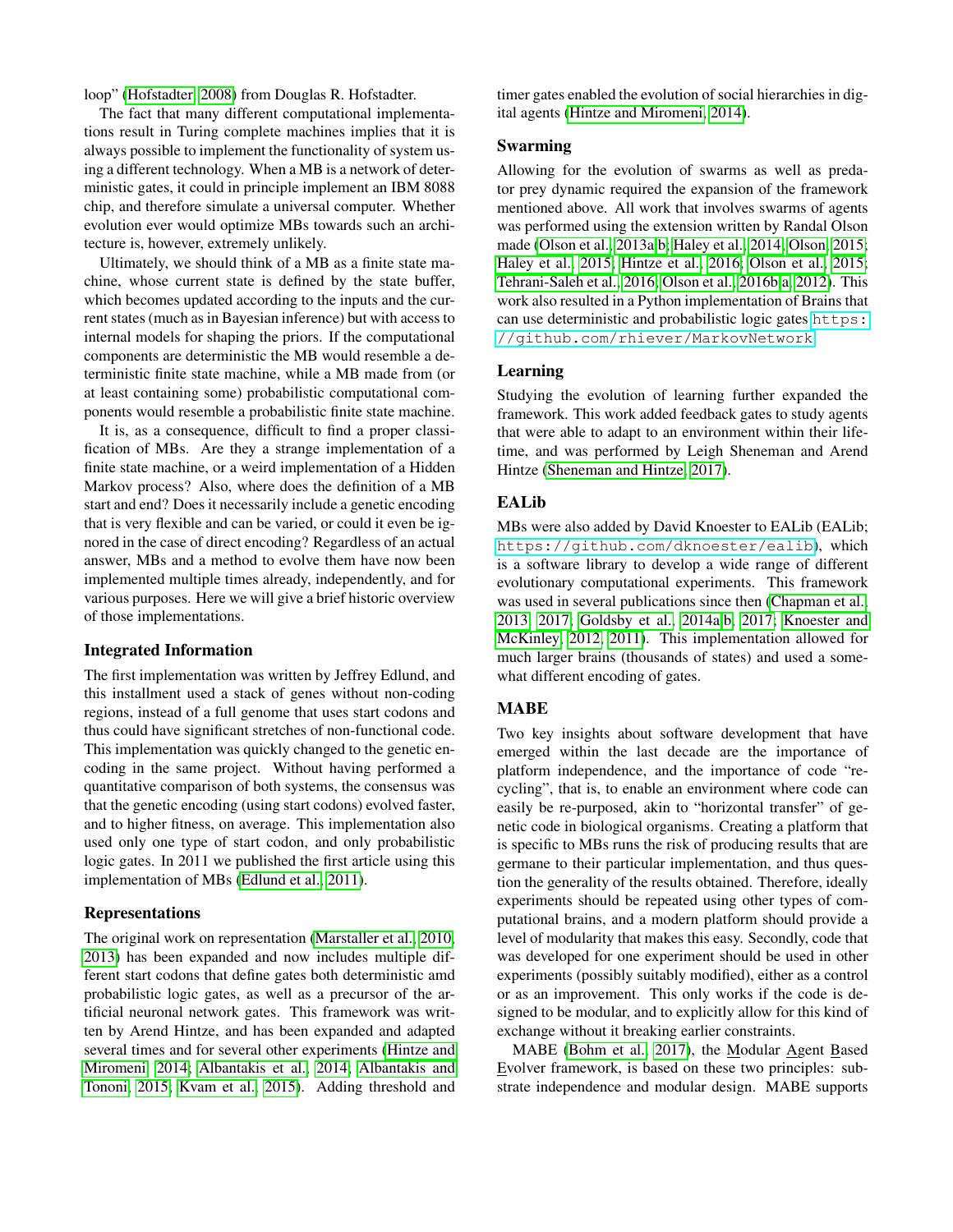all prior experiments, and contains some of them as examples. The platform is designed to support a vast variety of future experiments, and most importantly it is designed in such a way that contributions from one experimenter can be used by others. This mix and match (or plug-and-play) philosophy already allowed for a set of other experiments [\(Bartlett](#page-10-23) [et al., 2015;](#page-10-23) [Schossau et al., 2015,](#page-11-14) [2017\)](#page-11-15), and we suggest that future experiments should be done using MABE.

## Acknowledgements

This work was supported in part by NSF's BEACON Center for the Study of Evolution in Action, under Contract No. DBI-0939454 and by the Paul G. Allen Family Foundation. We are grateful to Christof Koch and Giulio Tononi for support, discussions, and crucial insights. We thank Fred Dyer, Frank Bartlett, Lars Marstaller, Devin McAuley, Heather Eisthen, Nikhil Joshi, Samuel D. Chapman, Tim Pleskac, and Ralph Hertwig for attempting to keep us honest with respect to neuroscience, as well as the intelligence and behavior of real animals (including people).

## References

- <span id="page-10-2"></span>Douglas Adams. *The Complete Hitchhiker's Guide to the Galaxy: The Trilogy of Five*. Tor UK, 2012.
- <span id="page-10-11"></span>Larissa Albantakis and Giulio Tononi. Fitness and neural complexity of animats exposed to environmental change. *BMC Neuroscience*, 16:P262, 2015.
- <span id="page-10-6"></span>Larissa Albantakis, Arend Hintze, Christof Koch, Christoph Adami, and Giulio Tononi. Evolution of integrated causal structures in animats exposed to environments of increasing complexity. *PLoS computational biology*, 10(12):e1003966, 2014.
- <span id="page-10-1"></span>Bruce Alberts, Alexander Johnson, Julian Lewisand Martin Raff, Keith Roberts, and Peter Walter. *Molecular Biology of the Cell*. Garland Science, New York, 2nd edition edition, 2002.
- <span id="page-10-3"></span>David Balduzzi and Giulio Tononi. Integrated information in discrete dynamical systems: motivation and theoretical framework. *PLoS Comput Biol*, 4(6):e1000091, 2008.
- <span id="page-10-23"></span>Frank Bartlett, Arend Hintze, and Fred Dyer. Resetting behavior as an evolved solution to navigational uncertainties in animats. *submitted*, 2015.
- <span id="page-10-22"></span>Clifford Bohm, Nitash CG, and Arend Hintze. MABE (modular agent based evolver): A framework for digital evolution research. *Proceedings of the European Conference of Artificial Life*, 2017.
- <span id="page-10-15"></span>Samuel Chapman, David Knoester, Arend Hintze, and Christoph Adami. Evolution of an artificial visual cortex for image recognition. In *Advances in Artificial Life, ECAL*, volume 12, pages 1067–1074, 2013.
- <span id="page-10-16"></span>Samuel D Chapman, Christoph Adami, Claus O Wilke, and Dukka B KC. The evolution of logic circuits for the purpose of protein contact map prediction. *PeerJ*, 5:e3139, 2017.
- <span id="page-10-4"></span>Jeffrey A Edlund, Nicolas Chaumont, Arend Hintze, Christof Koch, Giulio Tononi, and Christoph Adami. Integrated information increases with fitness in the evolution of animats. *PLoS Computational Biology*, 7(10):e1002236, 2011.
- <span id="page-10-0"></span>Jason Gauci and Kenneth O Stanley. Autonomous evolution of topographic regularities in artificial neural networks. *Neural computation*, 22(7):1860–1898, 2010.
- <span id="page-10-17"></span>Heather Goldsby, David B. Knoester, Charles Ofria, and Benjamin Kerr. The evolutionary origin of somatic cells under the dirty work hypothesis. *PLoS Biology*, 12(5):e1001858, 2014a.
- <span id="page-10-18"></span>Heather J Goldsby, David B Knoester, Benjamin Kerr, and Charles Ofria. The effect of conflicting pressures on the evolution of division of labor. *PloS one*, 9(8):e102713, 2014b.
- <span id="page-10-19"></span>Heather J Goldsby, Rebecca L Young, Hans A Hofmann, and Arend Hintze. Increasing the complexity of solutions produced by an evolutionary developmental system. In *Proceedings of the Genetic and Evolutionary Computation Conference Companion*, pages 57–58. ACM, 2017.
- <span id="page-10-12"></span>Patrick B Haley, Randal S Olson, Fred C Dyer, and Christoph Adami. Exploring conditions that select for the evolution of cooperative group foraging. In *Proceedings of the Fourteenth International Conference on the Synthesis and Simulation of Living Systems*, pages 310–311. MIT Press, 2014.
- <span id="page-10-13"></span>Patrick B Haley, Randal S Olson, Fred C Dyer, and Christoph Adami. Evolving an optimal group size in groups of prey under predation. In *Proceedings of the European Conference on Artificial Life 2015 (ECAL 2015)*, volume 13, page 620. MIT Press, 2015.
- <span id="page-10-8"></span>J. Hawkins and S. Blakeslee. *On Intelligence*. Henry Holt and Co., New York, NY, 2004.
- <span id="page-10-7"></span>Arend Hintze and Christoph Adami. Modularity and antimodularity in networks with arbitrary degree distribution. *Biology Direct*, 5:32, 2010.
- <span id="page-10-10"></span>Arend Hintze and Masoud Miromeni. Evolution of autonomous hierarchy formation and maintenance. In *ALIFE 14: The Fourteenth Conference on the Synthesis and Simulation of Living Systems*, volume 14, pages 366–367, 2014.
- <span id="page-10-14"></span>Arend Hintze, Randal S Olson, and Joel Lehman. Orthogonally evolved ai to improve difficulty adjustment in video games. In *European Conference on the Applications of Evolutionary Computation*, pages 525–540. Springer, Cham, 2016.

<span id="page-10-9"></span>Douglas R Hofstadter. *I am a strange loop*. Basic books, 2008.

- <span id="page-10-5"></span>Nikhil J Joshi, Giulio Tononi, and Christof Koch. The minimal complexity of adapting agents increases with fitness. *PLoS computational biology*, 9(7):e1003111, 2013.
- <span id="page-10-21"></span>David B Knoester and Philip K McKinley. Neuroevolution of controllers for self-organizing mobile ad hoc networks. In *Self-Adaptive and Self-Organizing Systems (SASO), 2011 Fifth IEEE International Conference on*, pages 188–197. IEEE, 2011.
- <span id="page-10-20"></span>David B Knoester and Philip K McKinley. Constructing communication networks with evolved digital organisms. In *Self-Adaptive and Self-Organizing Systems (SASO), 2012 IEEE Sixth International Conference on*, pages 139–148. IEEE, 2012.